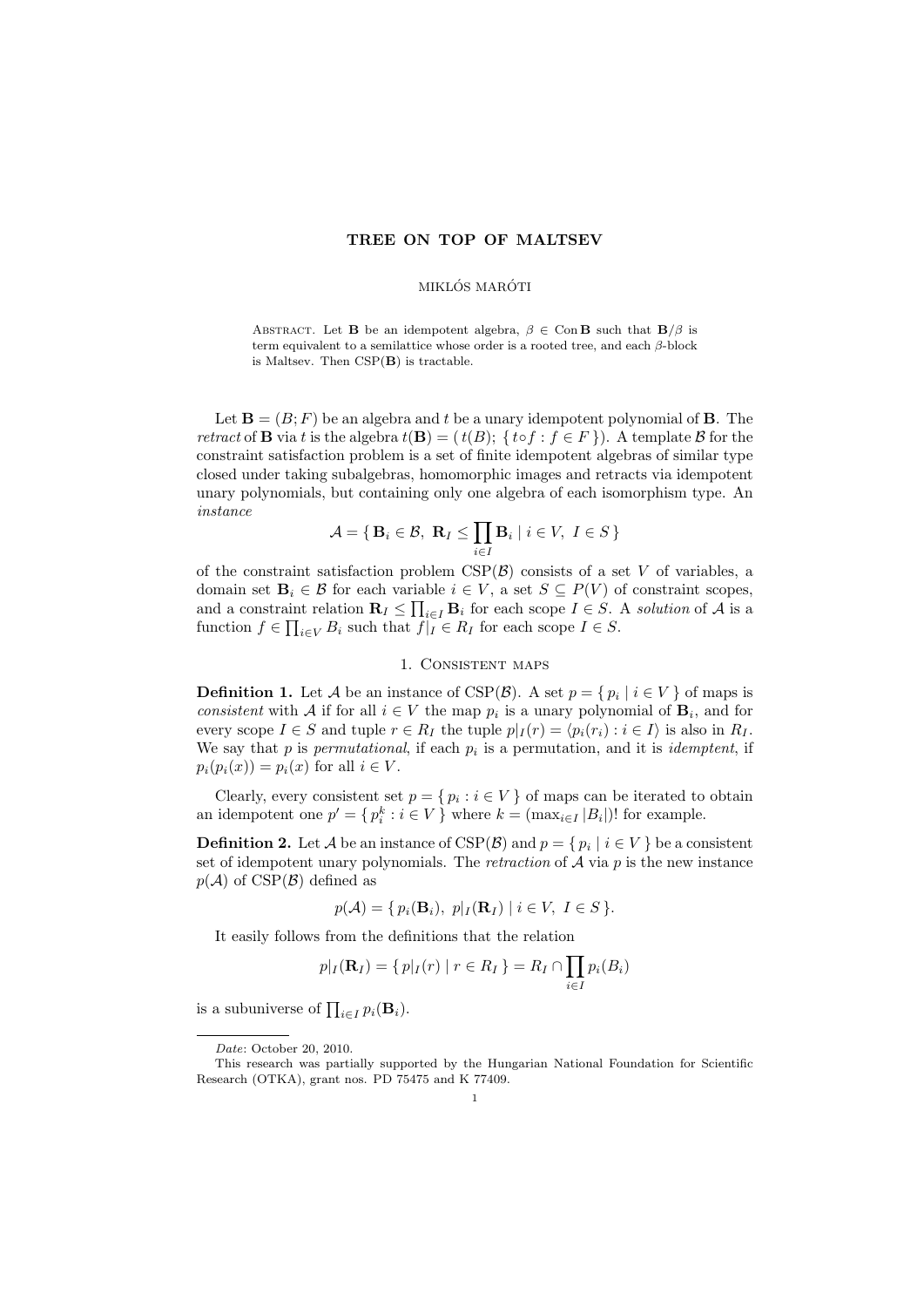**Lemma 3.** Let A be an instance of  $CSP(\mathcal{B})$  and p be a consistent set of idempotent unary polynomials. Then A has a solution if and only if  $p(A)$  does.

*Proof.* Since  $p_i(B_i) \subseteq B_i$  and  $p|_I(R_I) \subseteq R_I$ , any solution of  $p(A)$  is a solution of A. Conversely, if f is a solution of A, then the function  $p \circ f = \langle p_i(f_i) : i \in V \rangle$  is a solution of  $p(\mathcal{A})$ .

**Definition 4.** Let  $A$  be an instance of  $CSP(B)$  and t be a binary term such that  $t(x, t(x, y)) = t(x, y)$ . For an element  $b \in B_i$  we put  $t_b(x) = t(b, x)$ , which is an idempontent polynomial of  $B_i$ . The *decomposition* of A via t is the new instance  $t(\mathcal{A})$  of CSP( $\mathcal{B}$ ) defined as

$$
t(\mathcal{A}) = \{ \mathbf{B}_{i,b}, \ \mathbf{R}_{I,r}, \ \mathbf{T}_{i,B_i} \mid (i,b) \in V', \ (I,r) \in S', \ (i,B_i) \in U' \},\
$$

where

$$
V' = \{ (i, b) \mid i \in V, \ b \in B_i \}
$$

is the set of variables,

$$
\mathbf{B}_{i,b} = t_b(\mathbf{B}_i) = \{ t(b, x) \mid x \in B_i \}
$$

are the domains,

$$
S' = \{ (I, r) | I \in S, r \in R_I \}
$$
  

$$
U' = \{ (i, B_i) | i \in V \}
$$

are sets of scopes where

$$
(I, r) = \{ (i, r_i) | i \in I \}
$$
 and  $(i, B_i) = \{ (i, b) | b \in B_i \}$ ,

and

$$
\mathbf{R}_{I,r} = t_r(\mathbf{R}_I) = \{ \langle t(r_i, s_i) : i \in I \rangle \mid s \in R_I \},
$$
  
\n
$$
\mathbf{T}_{i,B_i} = \mathrm{Sg}_{\mathbf{B}_i^*} \{ \langle t(b,c) : b \in B_i \rangle \mid c \in B_i \}
$$

are the relations where  $\mathbf{B}_{i}^{\star} = \prod_{b \in B_{i}} \mathbf{B}_{i,b}$ .

**Lemma 5.** Let  $A$  be an instance of  $CSP(B)$  and t be a binary term such that  $t(x, t(x, y)) = t(x, y)$ . If A has a solution, then so does  $t(A)$ .

*Proof.* Let f be a solution of the instance A. We define a solution g of  $t(A)$  as

$$
g((i,b)) = t(b,f_i)
$$

for all  $(i, b) \in V'$ . Clearly,  $g((i, b)) \in B_{i,b}$ . Take a scope  $(I, r) \in S'$ . By definition,  $g|_{(I,r)} = \langle t(r_i, f_i) : i \in I \rangle = t(r, f|_I).$ 

However, f is a solution, so both r and  $f|_I$  are in  $\mathbf{R}_I$  and therefore  $t(r, f|_I) \in \mathbf{R}_I$ as well. Clearly,  $t(r, f|_I) \in \prod_{i \in I} \mathbf{B}_{i,r_i}$ , thus we have shown that  $g|_{(I,r)} \in \mathbf{R}_{i,r}$ . Now take a scope  $(i, B_i) \in U'$  of the second kind. Here

 $g|_{(i,B_i)} = \langle t(b, f_i) : b \in B_i \rangle,$ 

that is, it is one of the generating elements of  $\mathbf{T}_{i,B_i}$ .

In the next lemma we will try to understand the structure of the  $\mathbf{T}_{i,B_i}$  relations in  $t(A)$ , so we focus on a single  $\mathbf{B} = \mathbf{B}_i$  algebra for a moment.

**Lemma 6.** Let **B** be an algebra, and t be a binary term such that  $t(x,t(x,y))$  =  $t(x, y)$ . For  $b \in B$  let  $\mathbf{B}_b = t_b(\mathbf{B})$ , and put  $\mathbf{B}^* = \prod_{b \in B} \mathbf{B}_b$ . Let

$$
\mathbf{T} = \mathrm{Sg}_{\mathbf{B}^*} \{ \langle t(b, c) : b \in B \rangle \mid c \in B \}
$$

and take a tuple  $r \in T$ . Then the following hold.

.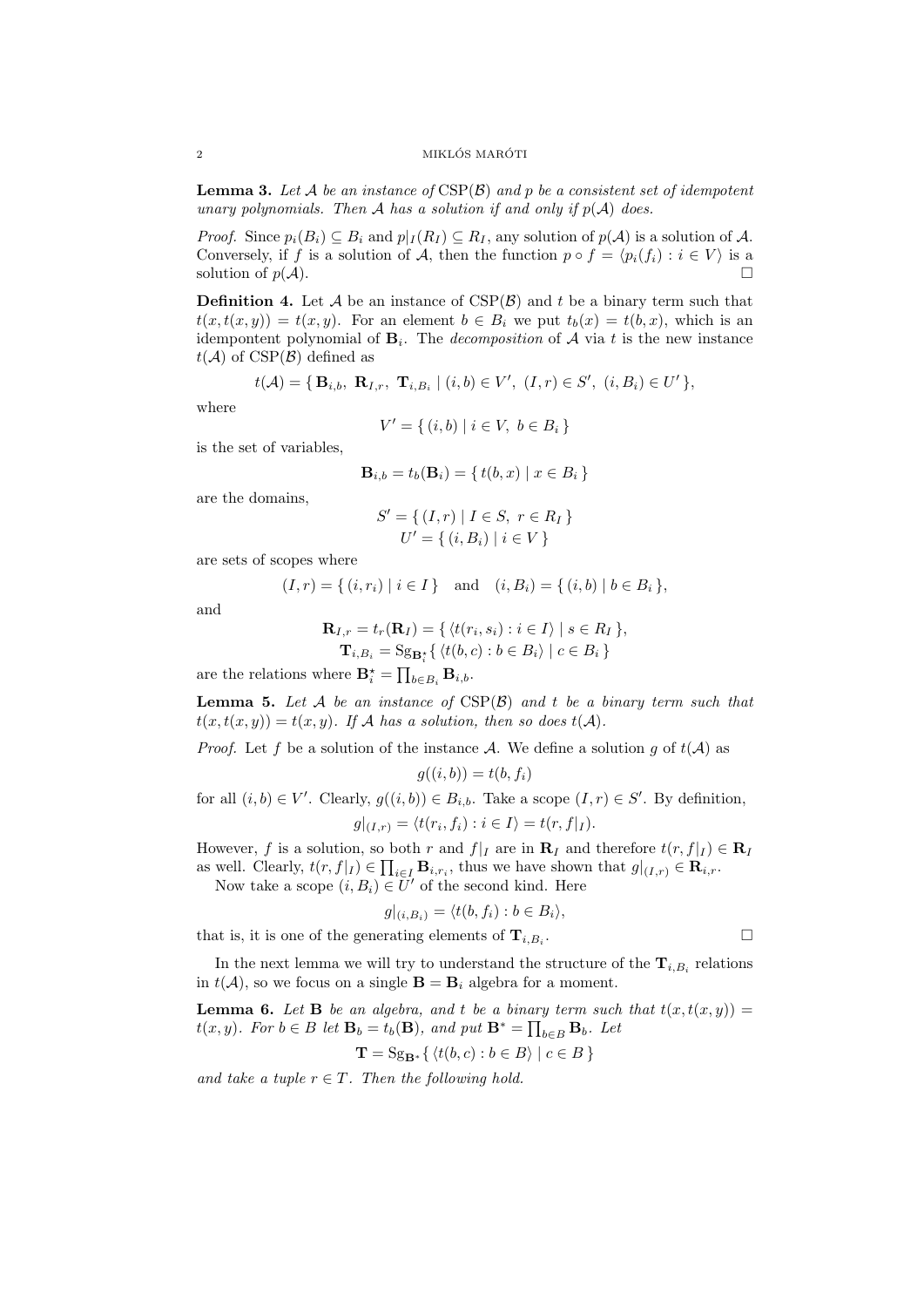- (1) The map  $p : b \mapsto r_b$  is a unary polynomial of **B**.
- (2) Let  $b_1, b_2 \in B$  and  $\vartheta$  be a congruence of **B**. If  $t(b_1, x) \equiv_{\vartheta} t(b_2, x)$  for all  $x \in B$ , then  $p(b_1) \equiv_{\vartheta} p(b_2)$ .

*Proof.* Each generator tuple  $\langle t(b, c) : b \in B \rangle$  of **T** is actually a map from B to B and it is a unary polynomial  $\bf{B}$  in the variable b where c is a constant. When we generate the subalgebra by these vectors, then we take a basic operation  $f$ of **B**, some unary polynomials  $p_1(b), \ldots, p_k(b)$  already generated and generate the tuple  $p(b) = t(b, f(p_1(b), \ldots, f_k(b)))$ , which is again a unary polynomial of **B** in the variable b.

To prove the second claim it is enough to see that  $s(b_1) \equiv_{\theta} s(b_2)$  for each generator tuple s and verify that this property is preserved. So assume that the unary polynomials  $p_1, \ldots, p_k$  are already generated and  $p_1(b_1) \equiv_{\vartheta} p_1(b_2), \ldots, p_k(b_1) \equiv_{\vartheta} p_k(b_1)$ . Thus  $c_1 = f(p_1(b_1),...,f_k(b_1)) \equiv_{\vartheta} f(p_1(b_2),...,f_k(b_2)) = c_2$ , and using again our assumption that  $t(b_1, x) \equiv_{\vartheta} t(b_2, x)$ , we get that  $p(b_1) = t(b_1, c_1) \equiv_{\vartheta} t(b_1, c_2) \equiv_{\vartheta}$  $t(b_2, c_2) = p(b_2)$  for the newly generated polynomial p.

**Lemma 7.** Let A be an instance of  $CSP(B)$  and t be a binary term such that  $t(x, t(x, y)) = t(x, y)$ . If  $t(A)$  has a solution, then there exists a consistent set  $\{p_i : i \in V\}$  of unary polynomials for the instance A such that each polynomial  $p_i$ of  $B_i$  satisfies the conclusion of Lemma 6.

*Proof.* Let g be a solution of  $t(A)$ . We define a consistent set  $p = \{p_i \mid i \in V\}$  of unary maps for  $A$  as

$$
p_i(b) = g((i, b))
$$

for  $i \in V$  and  $b \in B_i$ . By Lemma 6, each map  $p_i : B_i \to B_i$  is a unary polynomial of  $\mathbf{B}_i$ . To see that it preserves the relations of A take a scope  $I \in S$  and a tuple  $r \in \mathbf{R}_I$ . Since g was a solution to  $t(\mathcal{A})$  it respects the constraint  $\mathbf{R}_{I,r}$ , that is the tuple  $\langle g((i, r_i)) : i \in I \rangle$  is in  $\mathbf{R}_{I,r} \subseteq \mathbf{R}_I$ . But this tuple is exactly  $p|_I(r)$ , which shows that  $p$  is consistent.

**Definition 8.** We say that an idempotent algebra **B** can be *eliminated*, if whenever B is a template such that  $B \in \mathcal{B}, \mathcal{B} \setminus B$  is also a template, and  $CSP(\mathcal{B} \setminus \{B\})$  is tractable, then  $CSP(\mathcal{B})$  is also tractable.

**Lemma 9.** Let  $\bf{B}$  be an algebra and t be a binary term of  $\bf{B}$  such that for each  $b \in B$  the map  $t_b(x) = t(b, x)$  is idempotent and not surjective. Let C be the set of elements  $c \in B$  such that  $x \mapsto t(x, c)$  is a permutation. If C generates a proper subuniverse of  $\mathbf{B}$ , then  $\mathbf{B}$  can be eliminated.

*Proof.* Let  $\beta$  be a template containing **B** and let  $\mathcal{A}$  be an instance of CSP( $\beta$ ) containing at least one copy of **B**. Replace all occurence of **B** in  $\mathcal A$  with the subalgebra generated by the set  $C$ . Clearly, this new instance is an instance of  $CSP(\mathcal{B} \setminus \{B\})$  so it can be solved in polynomial time. If it has a solution, then we are done, so we can assume that it does not.

Since the maps  $t_b$  are not surjective,  $|t_b(\mathbf{B})| < |\mathbf{B}|$  and therefore the decomposition  $t(A)$  is an instance of  $CSP(B \setminus \{B\})$ . Thus it can be solved in polynomial time. If  $t(\mathcal{A})$  has no solution, then  $\mathcal A$  has no solution either by Lemma 5. On the other hand if  $t(\mathcal{A})$  has a solution, then by Lemma 7 we have a consistent set  $p = \{p_i : i \in V\}$  of unary polynomials for A. Let us assume for a moment that  $p$  is not permutational. Now  $p$  can be iterated to obtain an idempotent nonpermutational consistent set  $p'$  of unary polynomials for  $A$ . By Lemma 3 we know